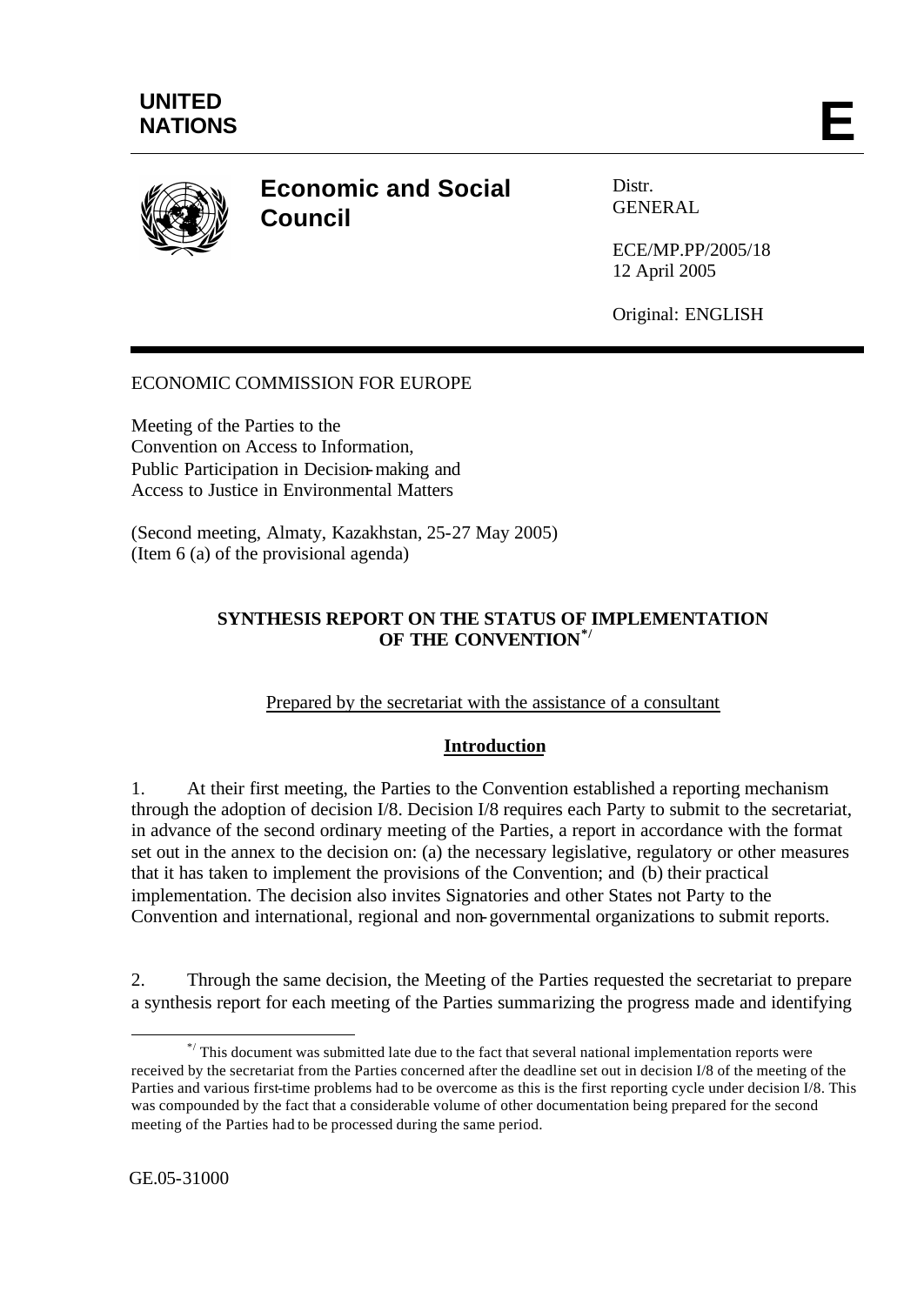significant trends, challenges and solutions. For this purpose, the secretariat sent a memorandum to the national focal points outlining a procedure for the submission of national reports. Further specifications were agreed upon by the Working Group of the Parties, the Bureau and the secretariat.

3. This synthesis report has been prepared primarily on the basis of the national implementation reports submitted by Parties to the Convention. Not all Parties submitted reports and the reports that were submitted did not always contain sufficient information to enable a thorough assessment of the implementation of some provisions of the Convention. Other sources of information were used to a limited extent to fill some significant information gaps, but it was not considered to be within the mandate to carry out extensive further research to locate information that should have been included in the national reports, or to check all discrepancies between different information sources; nor would it have been feasible within the short time frame. The report should be read with these limitations in mind and should not be regarded as a comprehensive, exhaustive or independent review of the status of implementation of the Convention.

4. The report is structured in three parts. Chapter I briefly describes the procedural aspects of the first reporting cycle, including the number of reports submitted, by which countries and the procedures adopted. Chapter II attempts to identify some regiona l trends in implementation. Chapter III provides a thematic review of implementation. Some conclusions on implementation trends as well as on the reporting process itself are set out in document ECE/MP.PP/2005/20.

# **I. PROCEDURAL ASPECTS OF THE FIRST REPORTING CYCLE**

5. Decision I/8 requires Parties to submit their national implementation reports to the secretariat no later than 120 days before the meeting of the Parties for which the reports are prepared, which in this case was 24 January 2005. Of the 30 States that were Parties by that date,<sup>i</sup> 24 submitted reports,<sup>ii</sup> with 16 Parties having done so within the deadline. Two reports were received too late to be taken into consideration in the preparation of this synthesis report.<sup>iii</sup> No reports were submitted by Signatories or other States not Party to the Convention.<sup>iv</sup>

6. Several organizations submitted reports on their programmes, activities and lessons learned which could be understood to fall within the scope of paragraph 7 of decision  $I/8$ . Nongovernmental organizations (NGOs) from Armenia and Kyrgyzstan presented statements supplementing their countries' national reports. NGOs from Hungary submitted a report on the Party's implementation of the Convention, although too late to be taken into consideration in the preparation of this report.

7. The quality of the national reports varied considerably. Some were well organized, clearly written and followed the required format, while others failed to answer certain questions, particularly those relating to the practical application of the various provisions of the Convention. The length of reports also varied, with some significantly exceeding the required limit in their original language and having to be submitted in an abridged form, and others being so concise as to be relatively uninformative.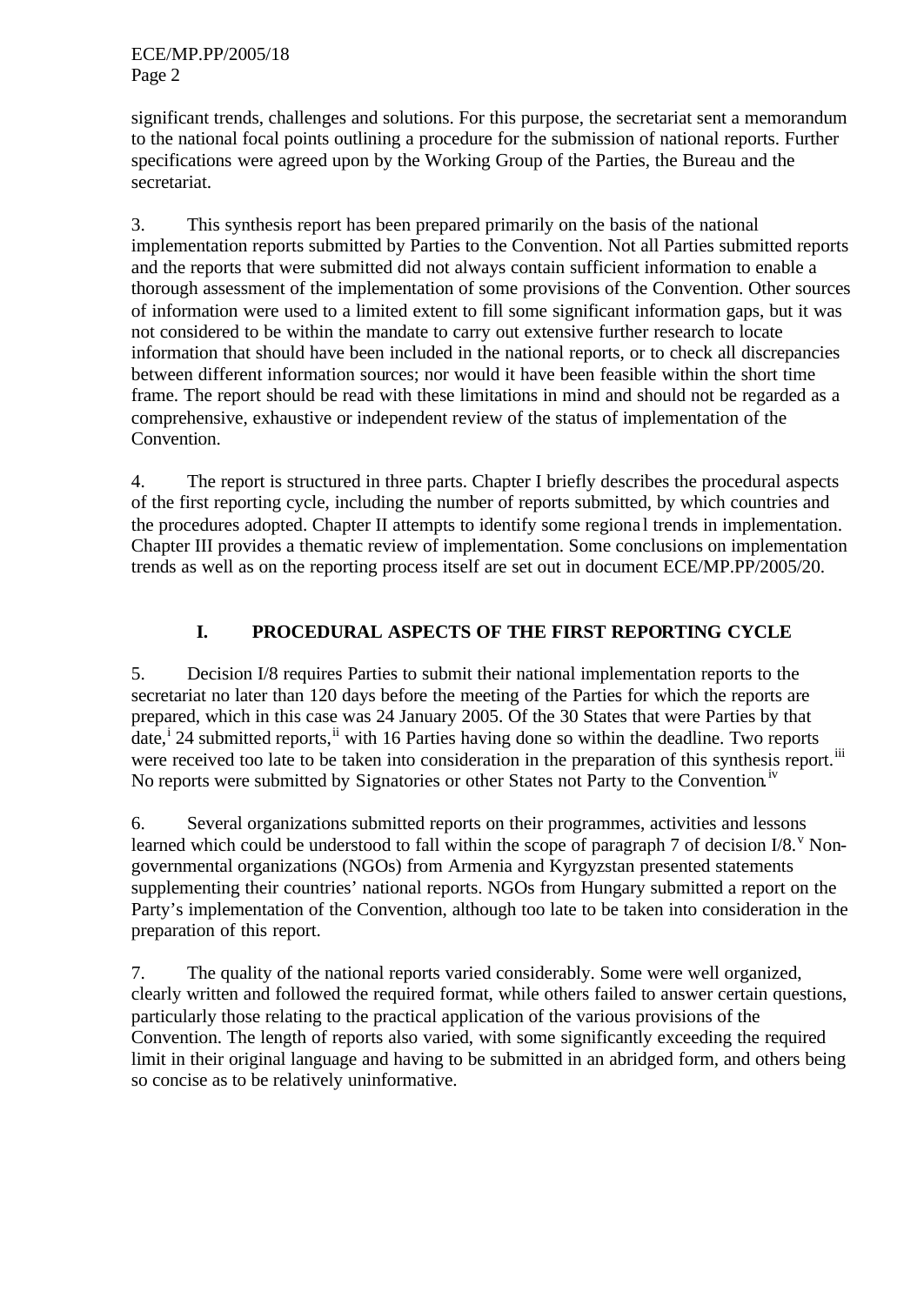8. A majority of the Parties that submitted national implementation reports appear to have used transparent and participatory processes to prepare and discuss the reports. Methods used included involving NGOs, an Aarhus Convention working group and an Aarhus national team in the process (Azerbaijan); disseminating drafts of the reports to NGOs (e.g. Georgia); making them publicly available for comment on the web sites of the Ministries of the Environment (MoEs) (Armenia, Bulgaria, Finland, France, Italy, Kyrgyzstan, Latvia, Lithuania, Norway, Poland, the former Yugoslav Republic of Macedonia); and holding public hearings (Armenia, Georgia, Kyrgyzstan) and consultations with NGOs (Armenia, Belarus, Georgia, Kazakhstan, Republic of Moldova, Tajikistan). Some countries had national reports discussed with NGOs and public authorities in both cities and regions (Kazakhstan, Kyrgyzstan, Ukraine). Kazakhstan reported on having prepared a specific memorandum regarding the integration of public comments in the preparation of its implementation report. In certain countries, materials and gap analysis prepared through technical assistance projects on the implementation of the Convention were used (Belarus, Kazakhstan, Ukraine).

9. While most Parties indicated that the results of consultations with the public had been taken into account, they generally did not indicate whether differences of opinion had emerged from consultation processes and how such differences, if any, had been reflected in the reports. Some countries, such as Finland, did recognize that in cases where there was a difference of opinion, the official government position had been used as the basis for the answers in the report.

10. Ministries others than the MoEs were involved in the preparation of national reports, including Ministries of Health, Transport, Communication, Urban Construction and Agriculture (e.g. Armenia, Kazakhstan, Republic of Moldova). Among non-environmental ministries, the Ministry of Justice was the most frequently consulted.

# **II. SOME REGIONAL TRENDS ON IMPLEMENTATION**

11. For the regional review, three groupings of Parties were considered: (a) Eastern Europe, the Caucasus and Central Asia (EECCA); (b) EU and other West European countries; and (c) South Eastern Europe (SEE). All 10 Parties from the first region, 11 of the (then) 16 Parties from the second group and 2 of the 4 Parties in the third group submitted national implementation reports.

# **A. EECCA**

12. There are distinct commonalities in the implementation of the Convention by the EECCA countries, which can be traced back to their origins as post-Soviet States. In all of these countries, there is a high level of awareness of the Convention and its significance in the transition to more open, transparent and democratic societies. Many NGOs in the region rely on provisions of the Convention in their activities and in some countries courts refer to it in their decisions (e.g. Armenia). Nevertheless, the level of implementation across the region varies. Countries appear to have been most active in implementing the access to information pillar; the reports emphasized that the trend in the region is to focus on the collection and dissemination of environmental information rather than on the provision of information on request. The implementation of the public participation pillar is in most countries at a preliminary stage, and implementation of the access to justice pillar appears to be the weakest in EECCA. Overall, on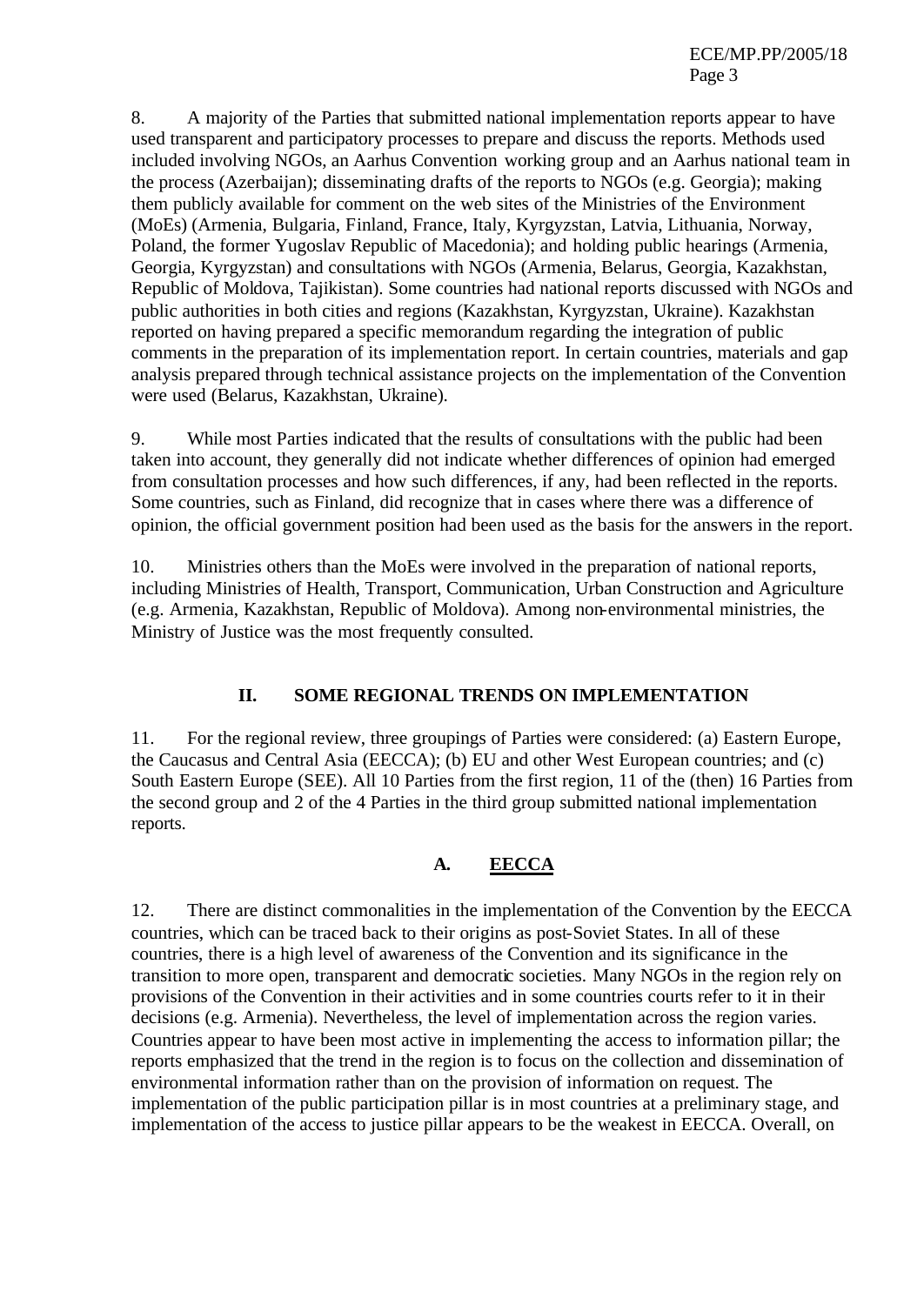ECE/MP.PP/2005/18 Page 4

the basis of the information contained in the national reports, implementation appears to be most advanced in Belarus, Kazakhstan, Republic of Moldova and Ukraine, and somewhat less so in Armenia, Azerbaijan and Georgia, whereas Kyrgyzstan, Tajikistan and Turkmenistan appear to have made the least progress in implementation.

13. Most EECCA countries reported that, according to their national constitutions, the provisions of the Convention were part of their national legal systems (Armenia, Azerbaijan, Belarus, Tajikistan).<sup>vi</sup> Some countries commented that they applied directly (Belarus, Georgia, Kazakhstan).<sup>vii</sup> A few noted that the Convention's provisions had precedence over national laws (Armenia, Azerbaijan, Georgia, Kazakhstan, Kyrgyzstan, Tajikistan). Some of these countries specified that, as a consequence, implementing legislation did not have to be introduced (Georgia, Kazakhstan, Kyrgyzstan, Tajikistan) or failed to demonstrate having taken any legislative measures under article 3, paragraph 1 (Turkmenistan).

14. With respect to the methods used for introducing the necessary legislative, regulatory and other measures to implement article 3, paragraph 1, several EECCA countries reported on the existence of national implementation plans and the creation of special working groups (e.g. Belarus, Republic of Moldova). As might be expected, MoEs served as the lead authority in promoting implementation efforts throughout the region. In some countries, they sought to involve other public authorities, for instance by creating inter-ministerial groups, conducting workshops and publishing lists of all public authorities holding environmental information. However, particularly on the regional and local levels, other public authorities do not appear to be actively engaged in fulfilling their obligations under the Convention or even to be aware of them.

# **B. EU and other West European countries**

15. According to the legal tradition of EU and other West European countries, international instruments are generally ratified only after national laws and regulations have been introduced to implement them. For that reason, prevailing legislation in the Parties from the region was generally in line with the Convention at the time of ratification. This may explain the lower proportion of Parties and slower pace of ratification than, for instance, in EECCA. Based on the national reports, the implementation level of the Convention in the EU and other West European countries appears to be quite advanced with regard to access to information and to a lesser degree public participation. Reportedly, most difficulties arise around the implementation of the access to justice pillar.

16. A major driving force for implementation in the EU member States has been the preparation and adoption of legislative measures to bring Community legislation in line with the Convention, in order to pave the way for ratification by the European Community (EC) itself. The main elements of these reforms are:<sup>viii</sup>

(a) Directive 2003/4/EC of 28 January 2003 on public access to environmental information and repealing Council directive 90/313/EEC, which came into effect on 14 February 2005, was introduced to align Community legislation with the Convention's first pillar. Some of the EU member States having submitted reports referred to a review of their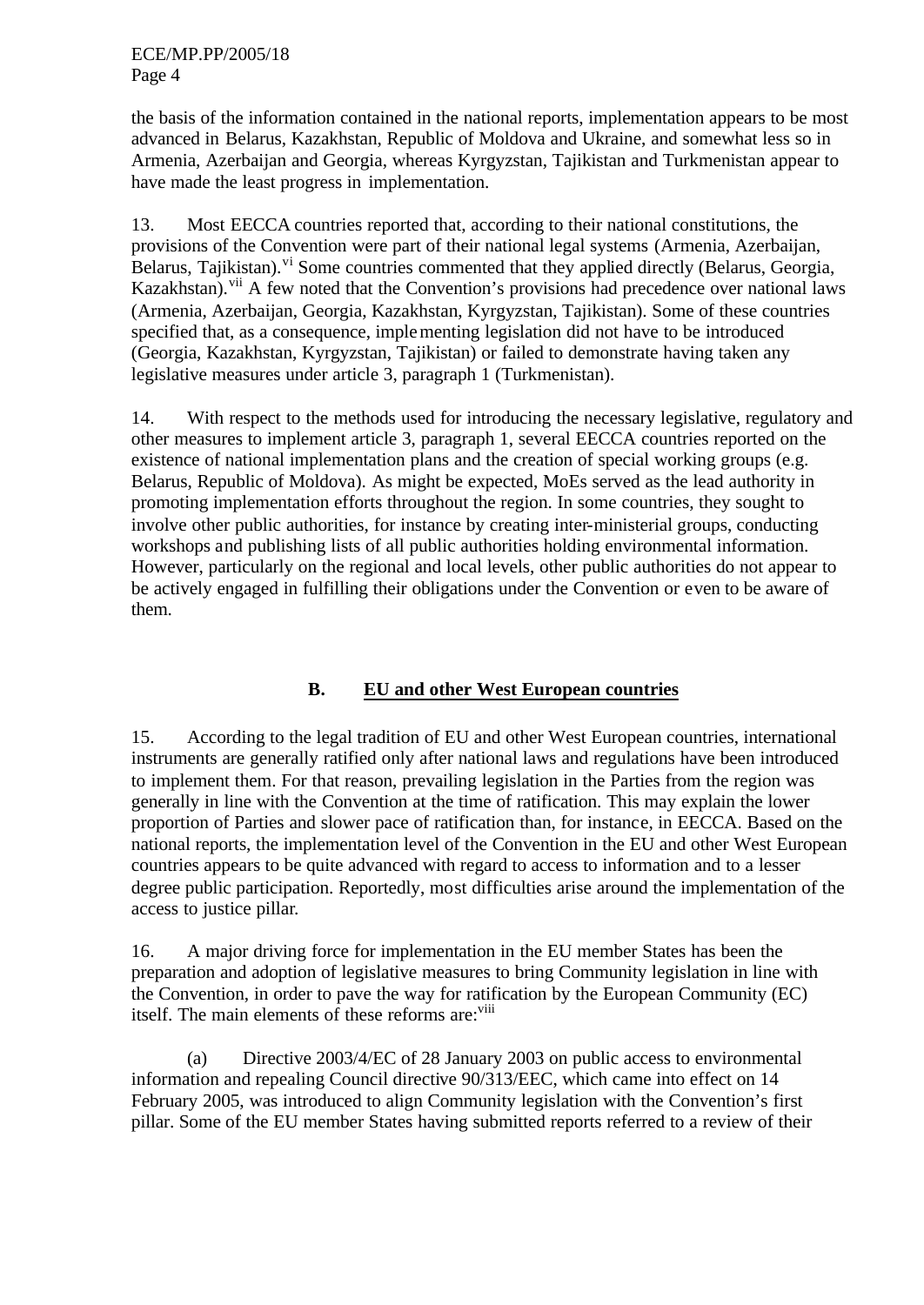legislation to align it with this directive. Among the necessary adjustments under way, time periods for responding to a request, exemption provisions, broadening the scope of information to be made available and use of electronic tools were most frequently mentioned. It was also expected that directive 2003/4/EC would improve the dissemination of information;

(b) Directive 2003/35/EC of 26 May 2003 providing for public participation in drawing up certain plans and programmes relating to the environment was introduced to align Community legislation with the second pillar. The laws and other provisions of the member States have to comply with this directive by 25 June 2005 at the latest. Countries from the region reported that their legislation on environmental impact assessment (EIA) was in line with directive 2001/42/EC of 27 June 2001 on the assessment of the effects of certain plans and programmes on the environment, which came into effect on 21 July 2004.<sup>ix</sup> This directive has been additionally modified by directive 2003/35/EC to integrate the Convention's provisions on public participation;

(c) Directives 2003/4/EC and 2003/35/EC contain provisions on access to justice. In addition, on 31 March 2004 the European Parliament endorsed (first reading) the Commission's proposal for a directive on access to justice, subject to certain amendments. The Community nevertheless decided to proceed with ratification independently from its consideration;

(d) The European Commission adopted on 24 October 2003 a proposal for a regulation on the application of the Convention to the EU institutions and bodies, which aims to ensure compliance with the three pillars by these institutions and bodies. The Council approved the proposal with amendments, and agreed on a common position on 20 December 2004.

## **C. SEE**

17. Of the four Parties to the Convention from SEE, only Bulgaria and the former Yugoslav Republic of Macedonia submitted national implementation reports. Consequently, some additional information was used by the secretariat to complete the assessment of the region-wide implementation status of the Convention, notably from the Regional Environmental Center (REC).<sup>x</sup> While Parties in SEE appear to be keen to enhance the implementation of the Convention, the process is overall still in the early stages. Certain measures on access to information are being implemented, but implementation of the public participation pillar requires significant improvement. Implementation of the access to justice requirements is the least developed. In some countries of the region, costs are too high for citizens to bring cases to court and citizens may not even be aware of their access to justice rights. The Regional Environmental Reconstruction Programme for South Eastern Europe provides support for developing strategies for the Convention's implementation and other activities fostering implementation in SEE, including capacity-building workshops and training for governmental officials, legal professionals and NGOs.

18. As with EECCA, levels of implementation vary between SEE countries, with implementation apparently being most advanced in Bulgaria, possibly linked with its efforts to prepare for eventual EU membership, and important progress being made in the former Yugoslav Republic of Macedonia, where a new draft law on the implementation of the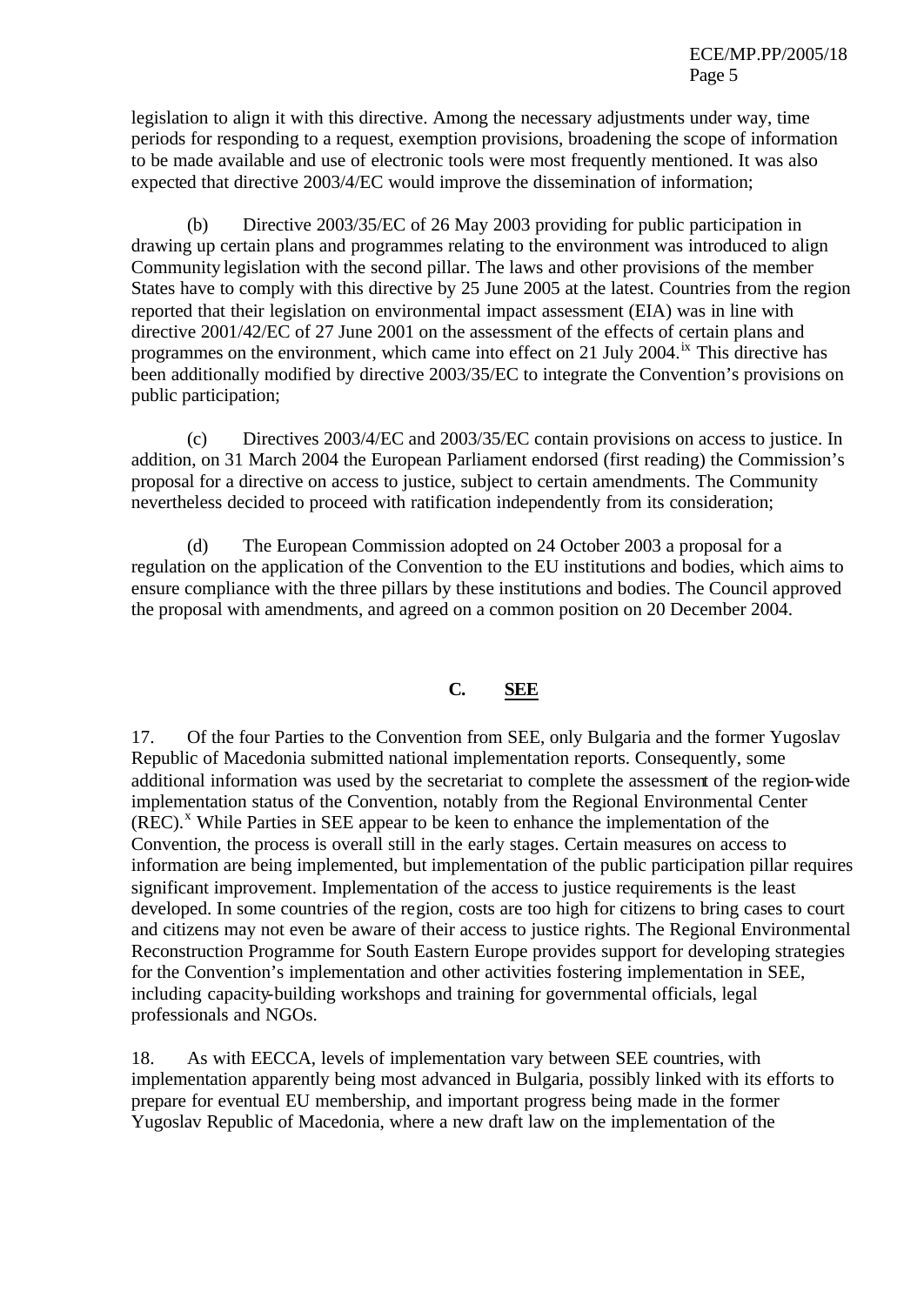ECE/MP.PP/2005/18 Page 6

Convention will introduce a wide range of necessary measures for implementing all three pillars.<sup>xi</sup> The country also reported that, according to its Constitution, the Convention is part of its legal system and has precedence over national laws. Information from other areas indicates that further steps are needed to improve implementation by those SEE Parties that did not submit reports. Some other States in the region are known to have drafted or adopted news laws that incorporate some requirements of the Convention with a view to acceding to it.

## **III. THEMATIC REVIEW OF IMPLEMENTATION**

#### **A. General provisions (art. 3)**

19. The level of responses in the reports on legislative and practical measures implementing article 3 varied according to the regions. A majority of EECCA countries provided extensive answers, while countries from other regions did not offer many details or did not even respond to certain questions.

20. Article 3, paragraph 1, is not explicitly referred to in the annex to decision I/8, presumably because it contains a very general cross-cutting obligation concerning the manner of implementing all other provisions of the Convention. For this reason, and because there are significant regional trends, the implementation of this provision has been addressed in the preceding chapter.<sup>xii</sup>

21. With regard to article 3, paragraph 2, many EECCA countries reported on the publication of relevant guidelines and handbooks. Other Parties reported on having introduced requirements on public authorities to inform the public about the rights of access to information (Flemish region of Belgium) or to establish offices for dealing with the public (Italy).

22. Almost all the Parties submitting reports have a wide range of measures in place to implement article 3, paragraphs 3 and 4. They were also involved in drawing up the UNECE Strategy on Education for Sustainable Development, which was adopted at a high-level meeting in Vilnius, on 17-18 March 2005. In EECCA, various laws, State programmes, governmental decrees and learning courses have been introduced to promote environmental education and awareness, which are considered major priorities in the region. Many countries of the region also reported on the establishment of environmental training programmes for NGOs and decision makers. However, many of these countries referred to financial difficulties, especially at the regional and local levels, as obstacles to raising awareness among officials and the general public or to allowing for the establishment of the necessary infrastructure (e.g. information technology (IT) infrastructure, creation of local Aarhus centres and training of officials).

23. Some responding countries demonstrated their application of article 3, paragraph 7, by reporting that principles of access to information and public participation were incorporated in all international environmental programmes (Armenia) or that they were promoted in international environmental decision-making processes such as 'Environment for Europe' and 'Environment and Health' (Georgia). The Czech Republic noted that it was one of the first countries to invite NGOs to participate in environmental performance reviews prepared under the auspices of the Organisation for Economic Co-operation and Development (OECD).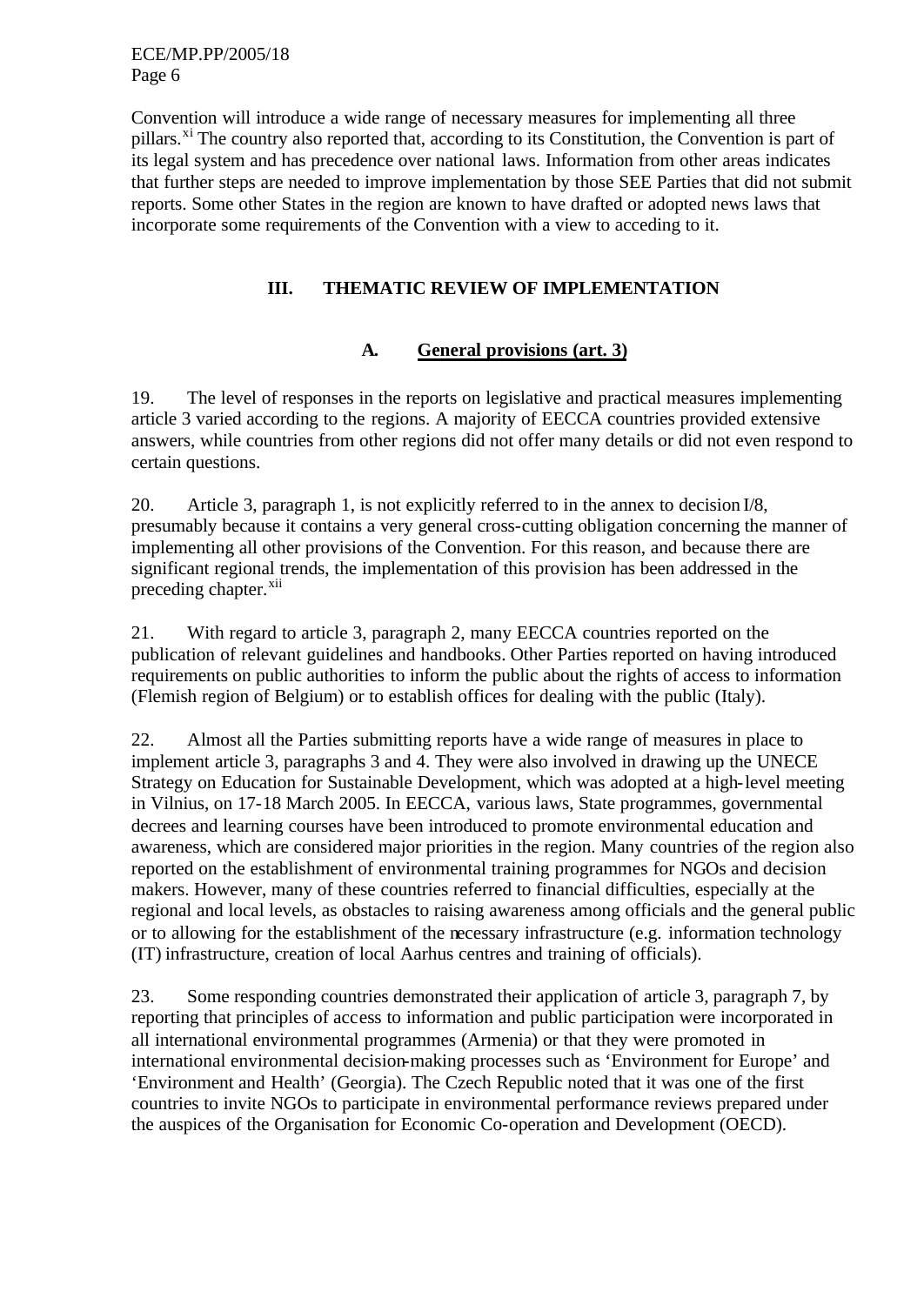Kazakhstan noted that NGOs from the Caspian region had stated that there were currently no public participation procedures in their countries in the context of the development of multilateral environmental agreements (MEAs).

24. A few countries reported on measures in place to ensure compliance with article 3, paragraph 8. Of those that did, a majority referred to constitutional provisions, but some reported on having introduced additional legislative measures, including provisions protecting officials disclosing information in certain circumstances (e.g. Republic of Moldova). Some countries reported on negative examples which could be relevant to the implementation of the provision (e.g. Kazakhstan).

#### **B. Access to information upon request (art. 4)**

25. Legislative provisions for providing access to information under article 4 appear to be in place in almost all the countries having submitted reports. Some EECCA countries have constitutional rights on access to information (e.g. Belarus). Constitutional provisions have been further implemented in a variety of national laws, some of which apply to the conservation of natural resources. In a few countries relevant norms are contained in laws on secrecy, whereas in others laws are in place that specifically address access to information and/or environmental information (Armenia, Azerbaijan, Kyrgyzstan, Republic of Moldova, Tajikistan). Some countries have recently developed an environmental information law concept (Belarus) or introduced specific laws and MoE decrees with measures for implementation (Ukraine). Bulgaria reported on regulating access to environmental information and public participation under its Laws on Access to Public Information and on Environmental Protection, MoE orders and regulations. In some EECCA countries, State-owned enterprises as well as public authorities must provide environmental information on request, a noteworthy development in a region where State ownership of different sectors remains high (Kazakhstan).

26. In the region comprising EU and other West European countries, there appear to be different legal approaches to implementing article 4. Many countries espouse the principle that information in the hands of public authorities should be open and accessible for the public unless restrictions on access are specified by law. In some countries, specific legislation regulates access to environmental information (Italy), while in others general laws covering access to any public information in the hands of public authorities are applicable (Finland, France, Latvia, Poland). Yet others combine both approaches (Belgium, Lithuania, Norway). Provisions on access to environmental information may also be found in sectoral environmental protection laws (e.g. France, Poland). Norway provides for the right of citizens to obtain environmental information not only from public authorities but also from private enterprises. Few countries reported on a full transposition of the definition of environmental information in line with article 2, paragraph 3, (e.g. Bulgaria). Others stated that the definition in place under their national law was consistent with this provision (e.g. Lithuania).

27. A majority of countries also reported having introduced practical measures for implementing article 4. These included the preparation by MoEs of materials explaining the Convention's obligations generally and detailing how to handle requests for environmental information (e.g. Armenia, Belarus, Kazakhstan, Ukraine); presentation to Parliament each year of a report on the implementation of legislation on access to environmental information (Italy); preparation of public directories or registers on the type and scope of environmental information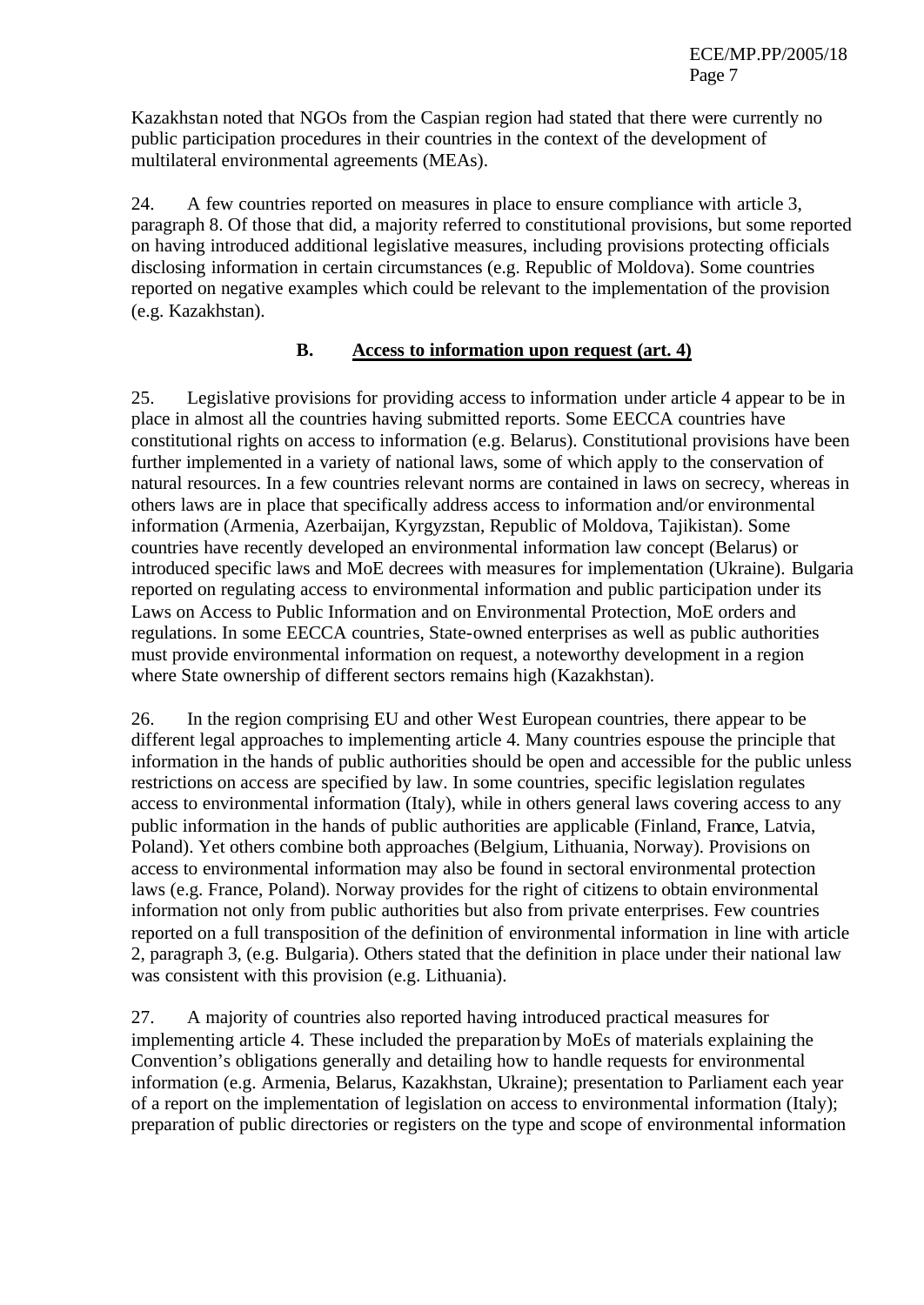held by different public authorities (Armenia, Azerbaijan, Belarus, Georgia, Kazakhstan, Republic of Moldova, Ukraine); and designation of persons in charge of requests for environmental information (Georgia). In those EECCA countries that have made the least progress on implementation, the adoption of practical measures for providing public access to information is at a very initial stage. For example, according to some national reports it is still difficult for the public to obtain the texts of draft laws. Such countries nonetheless appear to be intent on improving implementation, with some for instance undertaking gap analyses and preparing 'national profiles' to assess their implementation capabilities (Kyrgyzstan, Tajikistan).

28. Some countries recognized that there were general problems in the implementation of article 4. They reported that in some cases members of the public were not fully aware of their rights to access information (e.g. Italy) or did not know how to write a request for information (e.g. Kyrgyzstan), or that public officials did not have a clear understanding of their obligations under the Convention (e.g. Armenia, Georgia). Some Parties noted a lack of data in certain areas (e.g. France), while others emphasized a deficiency in human resources (e.g. the former Yugoslav Republic of Macedonia). In EECCA, where relevant legislative provisions are often spread among various laws and regulations that can make it difficult for the public to rely on them, the absence of a clear legal base and contradictions between different regulations were mentioned as a problem. Some reports from the region mentioned that public authorities did not always explain why a request for information was refused, did not meet required deadlines and sometimes failed to provide any answer at all (e.g. Armenia, Kazakhstan) or that there were discrepancies between provisions in national laws concerning information that may be withheld and the provisions of the Convention (Belarus, Ukraine). A few reports, especially from countries undergoing economic difficulties, referred to a lack of financial resources as impeding the adequate implementation of article 4. Other Parties acknowledged that uncertainties surrounding the definition of environmental information in national legislation created a problem for the implementation of article 4 (e.g. Czech Republic).

29. As regards the practical application of article 4, some reports provided information on the volume of information requests processed. For example, in the past three years the MoE of Azerbaijan had answered 500 requests for information from NGOs. In Belgium, the Info-Environment Department of Brussels-Capital region received more than 7,000 requests for information in 2003, with 79 per cent coming from individuals and 8 per cent from companies. In Norway, in 2003, the MoE had received 1600 requests and had supplied the information requested in 90 per cent of them.

30. Regarding article 4, paragraph 1 (a), some countries reported that their legislative provisions requiring the provision of information to the public explicitly stipulated that the person requesting the information need not state an interest (Belgium, Georgia, Italy, Latvia, Poland, Republic of Moldova, Ukraine). Others stated that stipulating in law that 'any person' was entitled to receive environmental information without an explicit requirement to show an interest sufficed, in their view, to implement this provision (e.g. Norway). In the case of article 4, paragraph 1 (b), a majority of countries reported that, under national laws, information was provided in the form requested by the member of the public.

31. With regard to article 4, paragraph 2, many countries reported on providing information at the latest within one month from the request (Azerbaijan, Armenia, Belarus, Finland, Kazakhstan, Lithuania, Poland, the former Yugoslav Republic of Macedonia, Ukraine). Some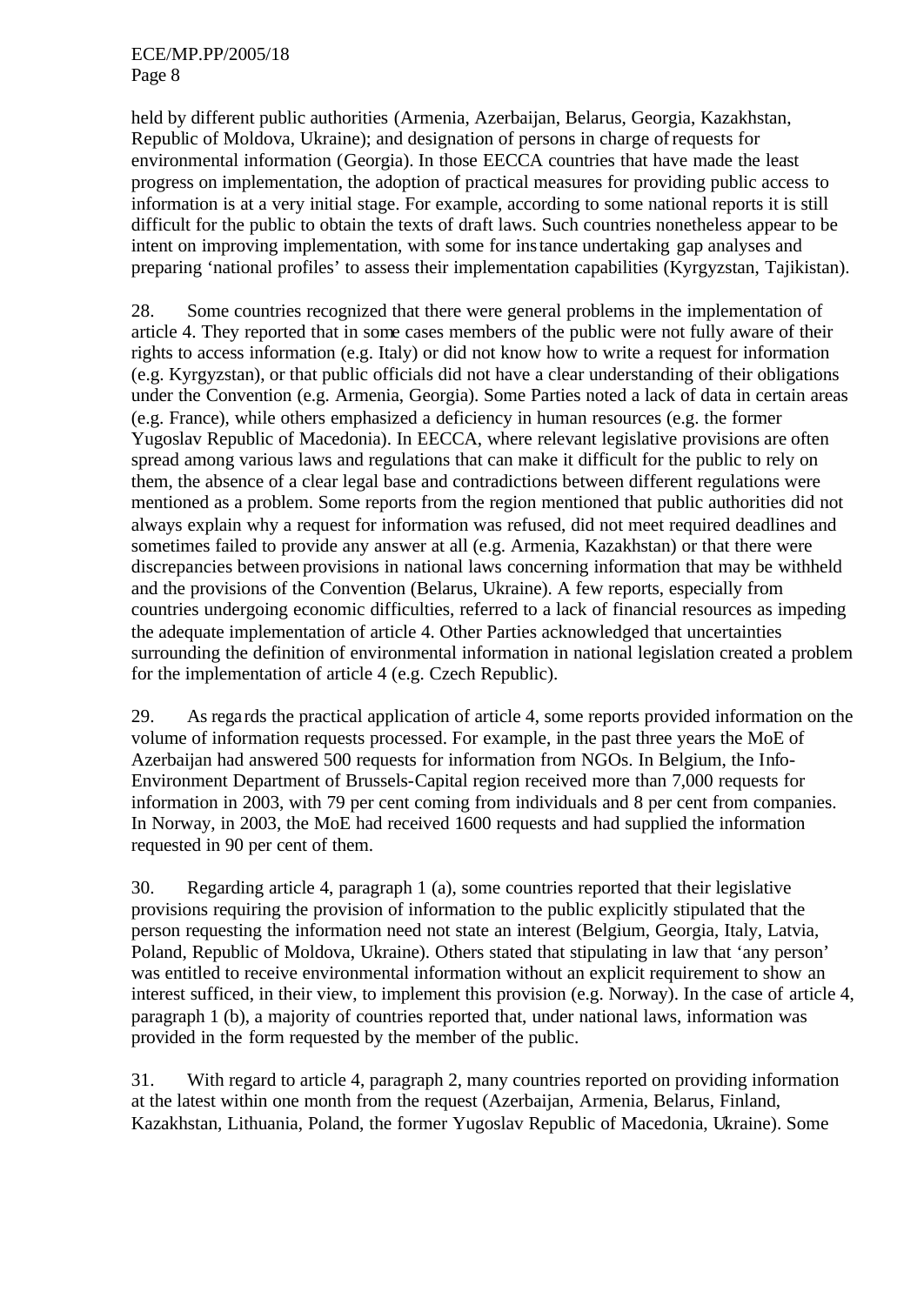countries' laws stipulate shorter limits for a simple request than those found in the Convention (Bulgaria, Georgia, Finland, Kazakhstan, Lithuania, Republic of Moldova, Ukraine), while a few allow an extension up to two months when the information is too complex (Azerbaijan, Poland, Lithuania, the former Yugoslav Republic of Macedonia, Ukraine). In some countries, if a request is not answered within one month it is considered to have been refused, with relevant judicial remedies being applicable (e.g. Italy, France).

32. Various legislative approaches were reported regarding the implementation of article 4, paragraphs 3 and 4. The legal bases on which requests for information may be refused vary, in particular in EECCA, where the possibilities for such refusals may be found in general laws on information or environmental information (e.g. Azerbaijan, Ukraine) or in laws on State and/or commercial secrets (e.g. Armenia, Kyrgyzstan). Conditions under which requests can be refused also vary widely. Information that cannot be considered as confidential was reported by countries as including information on environmental protection and threats to human life and health (e.g. Georgia, Kyrgyzstan); information about natural disasters and extraordinary events (e.g. Kazakhstan, Kyrgyzstan, Tajikistan); monitoring data and information on the state of the environment (e.g. Finland); and information on emissions and/or waste and other impacts resulting from commercial activity (e.g. Azerbaijan, Finland, Latvia, Poland). Georgia reported that decisions to grant or reject confidential status have to be published in a public register.

33. To implement article 4, paragraph 4, some countries reported having introduced a public interest test in their laws, stipulating that restrictions on access to environmental information have to be balanced in every case against the interests of society as a whole in receiving information (e.g. Latvia).

34. With respect to article 4, paragraph 5, a majority of EU and West European countries, as well as those EECCA countries where implementation is more advanced, have provisions that if a public authority does not possess the requested information, it must inform the applicant of where the request should be addressed or that the request has been forwarded to that body. In Norway, a public authority may not transfer a request to another authority if it should have had the information itself.

35. Some countries reported having implemented provisions regarding article 4, paragraph 6 (e.g. Bulgaria, France, Georgia, Lithuania, Republic of Moldova). Many reported having legislative provisions in place providing that a refusal of a request has to be in writing under article 4, paragraph 7. Some countries require in addition a brief explanation of refusals (Norway) and others allow for an oral refusal if it is the applicant's interests (Poland).

36. Not all the countries submitting reports have referred to legislative provisions implementing the requirements of article 4, paragraph 8. A general trend in a majority of countries is that only the actual copying or mailing expenses may be charged.

# **C. Collection and dissemination of environmental information (art. 5)**

37. In a majority of the countries submitting reports, legislative provisions on the collection and dissemination of environmental information are well developed and are often found in environmental protection laws. Many reports focused primarily on practical measures implementing article 5. EECCA countries reported on the creation by MoEs of information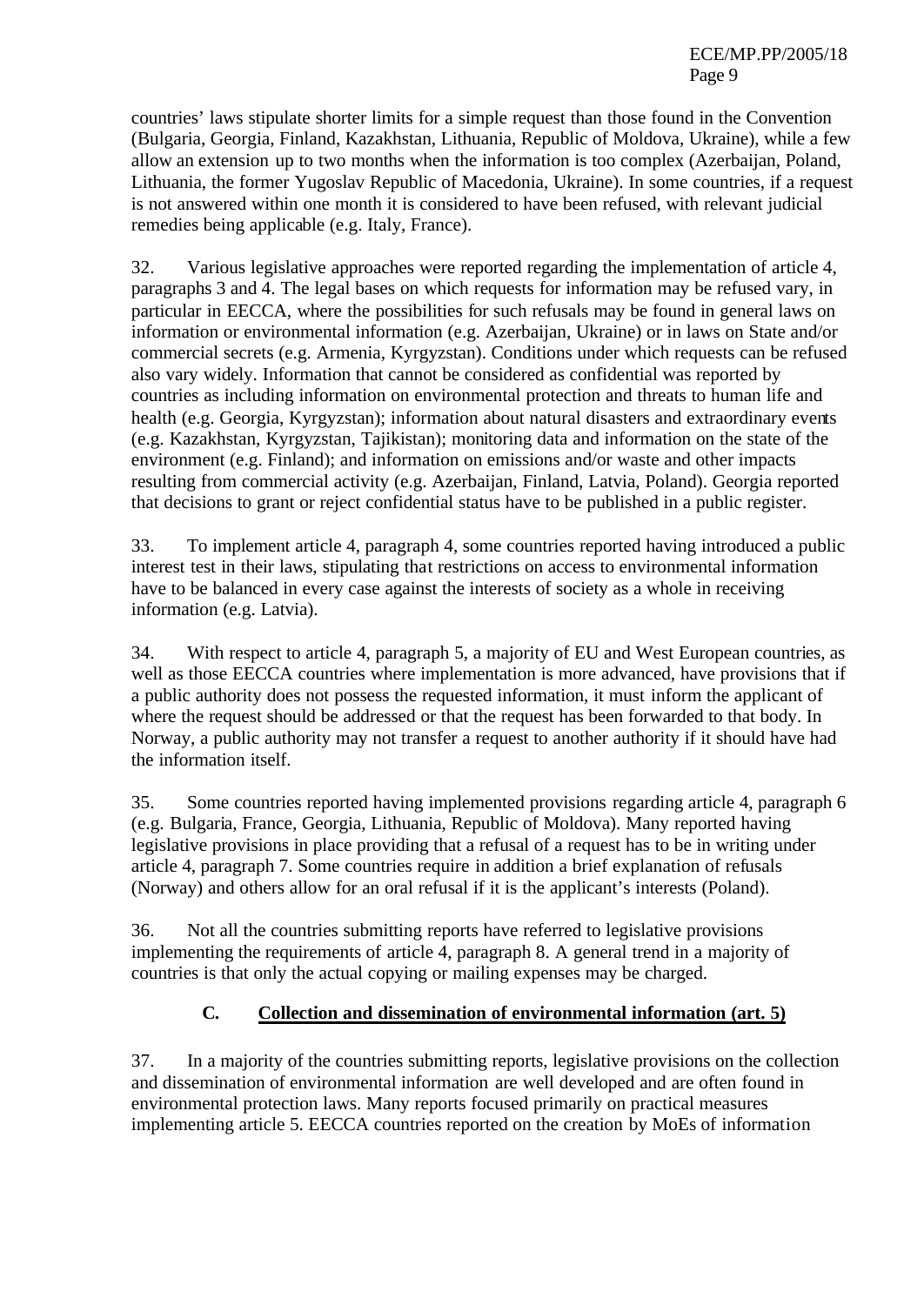centres, sometimes known as Aarhus centres, where the public can receive environmental information generally free of charge (Armenia, Azerbaijan, Republic of Moldova, Tajikistan, Ukraine). Such centres host public hearings on pending legislation, round-table discussions, press conferences and other public events. The Republic of Moldova reported that more than 2000 visitors attend its Centre annually and that it has plans to create local Aarhus centres. National reports from those EECCA countries where implementation is more advanced also describe numerous practical measures, including the publication of various books, journals and bulletins.

38. Some countries, particularly from the EU and Western Europe, reported no major obstacles to the implementation of article 5. Others, however, noted the lack of financial resources needed for disseminating information, opening information offices/centres and establishing points of contact.

39. Almost all the responding Parties reported that their public authorities, especially the MoEs, make efforts to implement article 5, paragraph 1 (a) and (b). EU and other West European countries reported that public authorities updated environmental information routinely, with official web sites providing an ever-increasing range of information, including legislation, programmes and plans. Establishing and continuously updating various environmental databases and registers were measures reported by many countries. In many countries, the MoEs, sometimes together with agencies for environmental protection, are the main public authorities with overall responsibility for collecting and disseminating environmental information, while other ministries are responsible for information concerning environment-related aspects of their areas of activity. Reports from EECCA, particularly from those countries where implementation is more advanced, noted that national laws and MEAs were as a rule published and publicly accessible. Many countries of the region have established natural resources databases and pollutant registers.

40. In a few countries, national environmental information systems have been established to ensure an adequate flow of information (e.g. Italy). Some countries expressed concern about the lack of a national system for the exchange of environmental information between different ministries and noted that some enterprises did not conduct monitoring or may falsify information about emissions (Kyrgyzstan). In a few countries, measures addressing article 5, paragraph 1 (c), appear to be dispersed between various public agencies and may not necessarily be well coordinated.

41. Many countries are taking measures to ensure the implementation of article 5, paragraph 2. For instance, some countries have developed catalogues for environmental data sources (e.g. Bulgaria). The MoE in Italy has supported 150 centres for environmental information, education and training with a total budget of  $\epsilon$  10 million.

42. A majority of countries reported on their efforts to implement article 5, paragraph 3. The use of IT infrastructure and the Internet has dramatically increased in recent years. Almost all the responding countries reported that their MoEs had their own web sites offering a wide range of environmental information, such as legislation and reports on the state of the environment. Particularly in EECCA, IT for the collection and dissemination of information appears efficient in the main cities, but access to computers and the Internet is still problematic in many provinces. The Republic of Moldova noted that a majority of its population would not have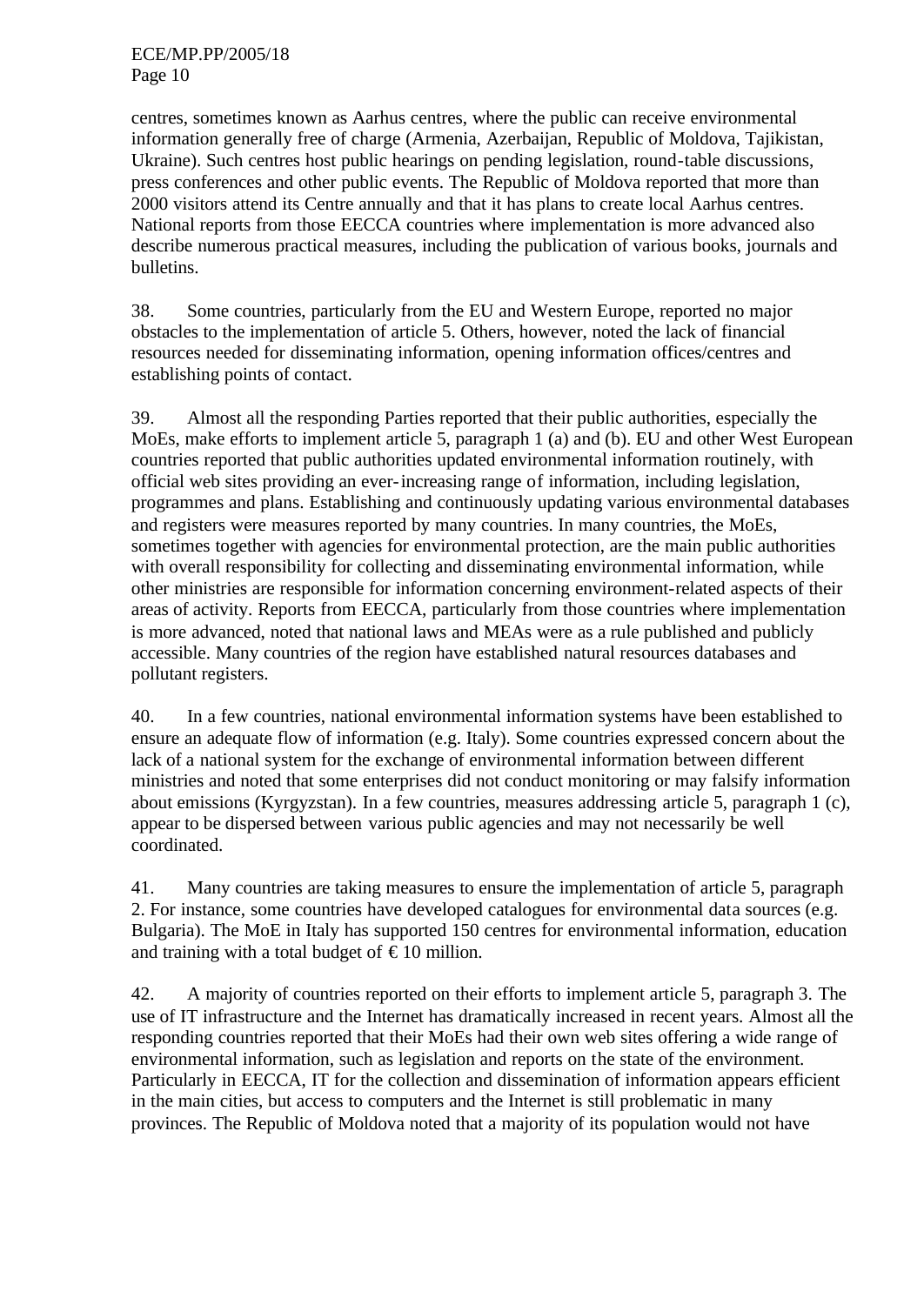access to the Internet any time soon. Information from other sources suggests that this problem is more widespread.<sup>xiii</sup> In some EECCA countries, central public authorities have established web sites (e.g. Kazakhstan), a significant development from one or two years ago. Some countries have introduced such practical measures as online magazines and computer games to engage young people in the Convention and to facilitate Internet access for the visually impaired (Italy). Kazakhstan has launched an electronic environmental information system at a cost of around US\$ 662,000.

43. A majority of countries reported on publishing and disseminating national reports on the state of the environment under article 5, paragraph 4. They reported on doing so at least once a year (Bulgaria, Czech Republic, Latvia, Lithuania, Portugal, Republic of Moldova, Ukraine) or less frequently (Armenia, Azerbaijan, Belarus, France, Italy). In Belgium, no national report is prepared, but each of the three regions that comprise the federal State produces its own.

44. With respect to article 5, paragraph 6, reports from EU member States (e.g. Finland, France, Italy) noted that many companies in these countries actively applied numerous ecolabelling requirements under relevant EU directives. In Italy, more than 200 types of products in nine different sectors are covered. Nordic countries also use the Swan eco-labelling system to provide reliable information on the environmental impacts of products. Legislative measures have been taken to introduce eco-labelling in several EECCA countries as well (e.g. Belarus, Kazakhstan, Ukraine).

45. Some countries reported on having introduced legislative provisions requiring that packaging information should be in the national language as part of their implementation of article 5,

paragraph 8 (e.g. Georgia, Ukraine). Moreover, in some countries, the import of food products without packaging information in the national language is prohibited, and such information should include a list of all ingredients and any products and additives used in their preparation (Ukraine).

46. Measures undertaken to implement article 5, paragraph 9, include the establishment, especially in countries having signed the Protocol on Pollutant Release and Transfer Registers (PRTRs), of national, accessible PRTRs (e.g. Italy). Others have initiated specific measures (e.g. Armenia) or prepared proposals for their governments concerning the implementation of the Protocol (e.g. Finland).

# **D. Public participation in decisions on specific activities (art. 6)**

47. The diversity of legislation employed in responding Parties as well as a lack of responses to specific questions make it difficult to generalize on the state of implementation of all aspects of public participation beyond noting that, overall, it varies, with EU members and other West European countries generally ahead. In EECCA, the implementation of the public participation pillar has been initiated in several countries notably through the adoption of legislative and regulatory measures (Armenia, Azerbaijan, Belarus, Georgia, Ukraine), but is generally still at a preliminary stage. In other EECCA countries the legislative base in place does not appear to be in line with the Convention.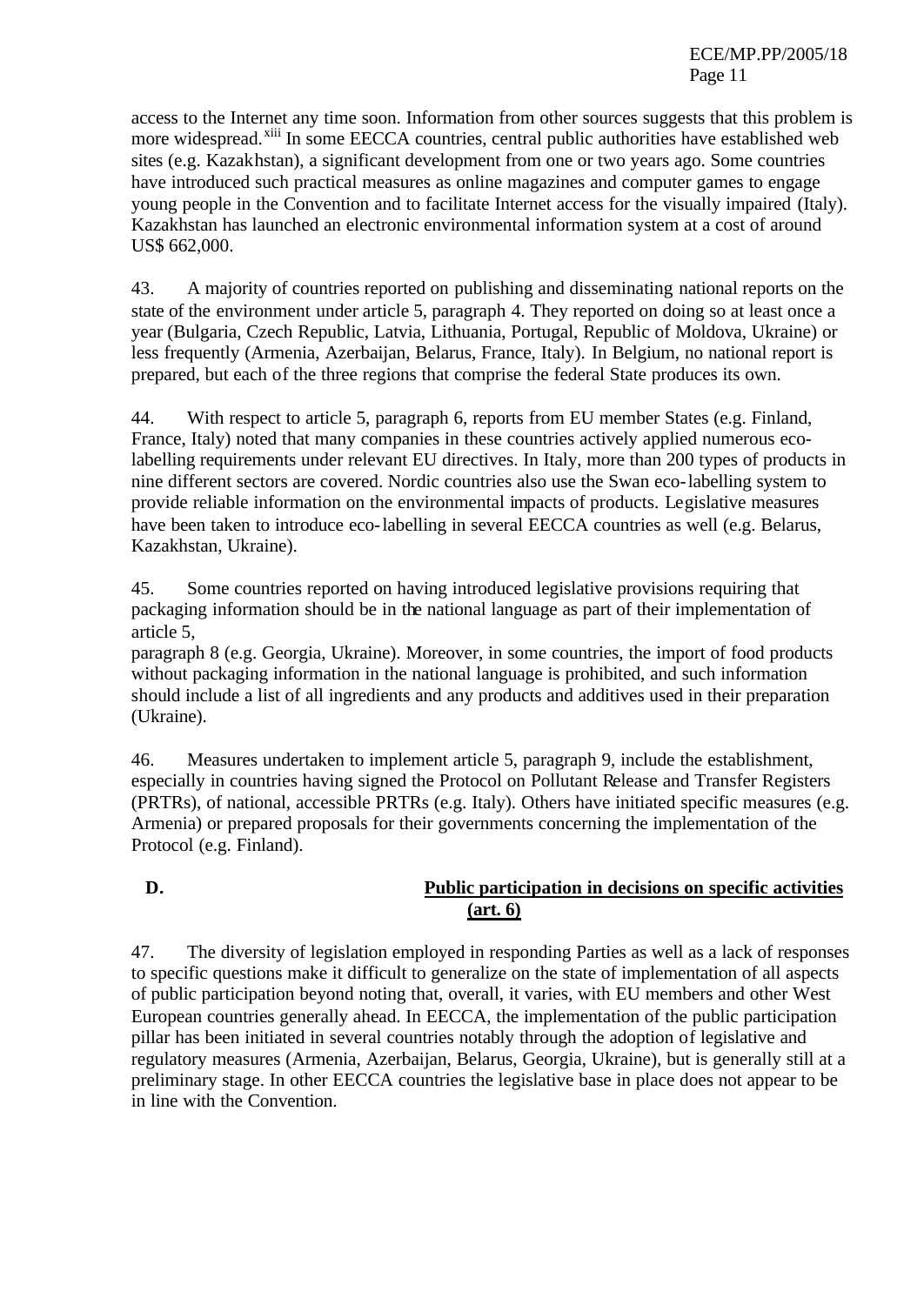#### ECE/MP.PP/2005/18 Page 12

48. A majority of countries did not describe the requested transposition of relevant definitions in article 2 and the non-discrimination requirement in article 3, paragraph 9. Their reports focused on legislative measures providing for public participation in decisions on specific activities under article 6, particularly on environmental impact assessment (EIA) and permitting procedures for polluting activities. From the reports, there appears to be a broad range of specific laws on these procedures at the national and regional levels. In a few Parties, environmental legislation is complemented by general provisions on public participation in administrative decisions (e.g. France, Italy, Norway). A few EECCA countries reported having regulations on EIA, some of which contained either the requirement or the possibility for public participation and public hearings (e.g. Belarus, Kyrgyzstan, Ukraine), but did not establish detailed requirements and corresponding procedures. To deal with this challenge, certain countries have started developing legislation on public participation in environmentally significant decisions (Belarus) or expert environmental evaluation (Armenia). Others have introduced relevant new MoE decrees aimed at better reflecting the Convention's provisions (Kazakhstan, Ukraine). Many EECCA countries distinguish between State and public expert environmental evaluation. Several countries reported that in the former, the results of which are used for decision-making, there is no requirement to take into account the results of the public evaluation (e.g. Kyrgyzstan, Tajikistan).

49. Examples of practical measures reported by countries included the establishment of a national commission for public debate to ensure that the public is consulted on major development projects (France). Some countries identified problems in the implementation of article 6. Italy noted that current requirements to the effect that public comments on EIA procedure be made only in written form did not allow for effective public debate among all the actors involved, while the Czech Republic reported its concern that the current absence of a uniform regulation on public participation in decisions that might have an environmental impact could preclude effective participation. That public authorities sometimes did not make EIA reports available to the public for fear of violating copyright laws was another example reported (Poland). Some countries stressed difficulties in achieving broader participation because of the lack of public interest and of a participatory tradition or because the public failed to comply with the relevant procedures (Lithuania). A few countries nonetheless reported an upward trend in consultation of the public during EIA (e.g. from 61 consultations in 2000 to 107 in 2003 in Portugal). In EECCA, however, the adoption of practical measures for implementing the second pillar appears weak. Even in those countries where new measures for public participation have been introduced, it appears that few projects are the object of public hearings during environmental evaluation procedures (Kazakhstan).

50. Many countries reported having legislative provisions requiring that activities listed in annex I to the Convention must be the object of public participation processes pursuant to article 6, paragraph 1, though some reports from EECCA indicate that implementation may require strengthening. Some countries have provisions for public participation in activities additional to those listed in annex I (e.g. Flemish region of Belgium, Bulgaria, Georgia, Finland, Latvia, Norway). According to reports from EU countries, further alignment of national legislation with the Convention's provisions is under way in the framework of relevant EU directives as discussed in chapter II above.

51. A majority of countries reported having legislative provisions implementing article 6, paragraphs 2 to 5, but for the most part did not elaborate on the methods of doing so. In some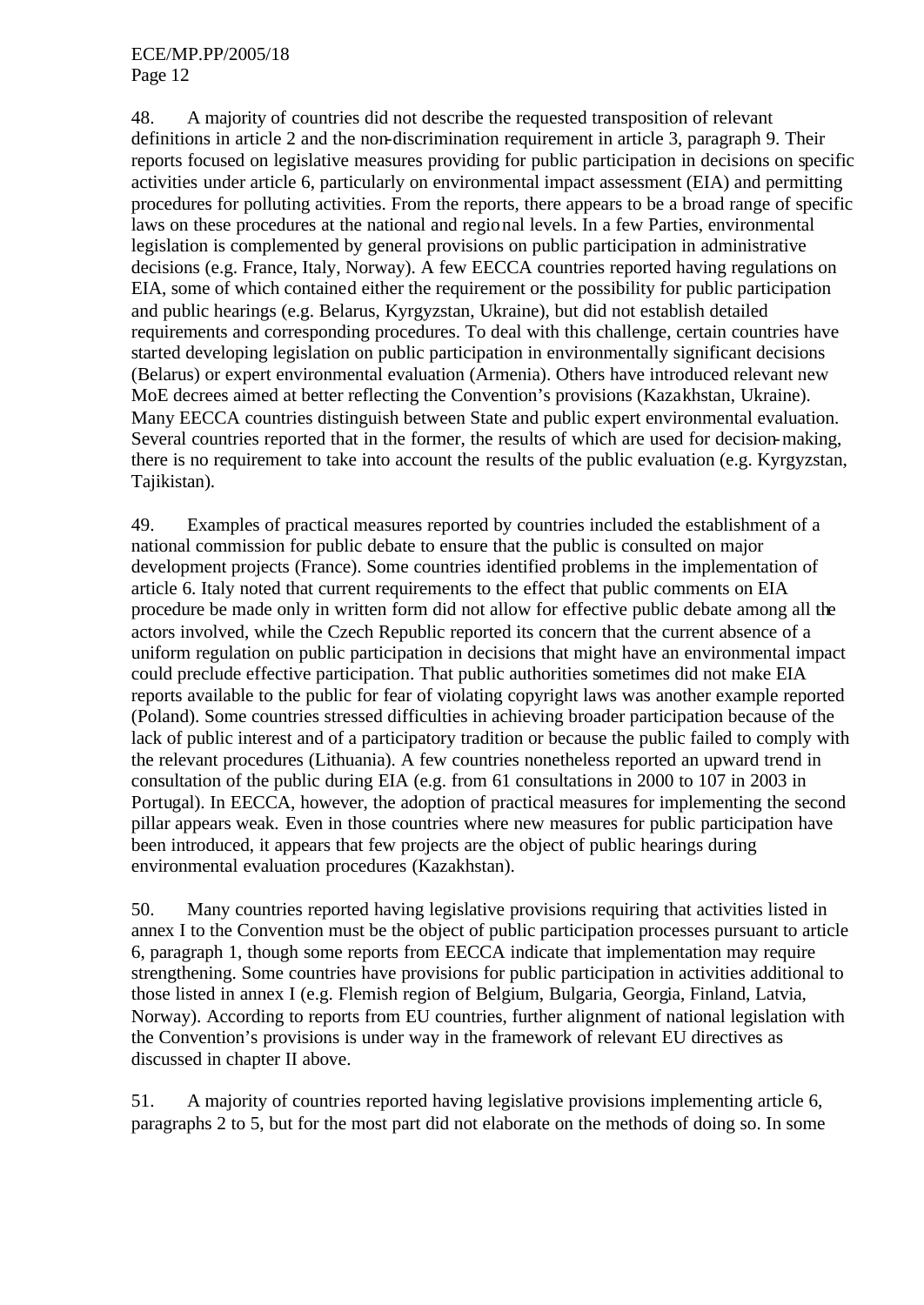countries, relevant legislation provides that persons likely to be directly affected by a decision and anyone having a public or a private interest in the decision, as well as public associations representing common interests, can participate in the decision-making process when such interests are likely to be affected (e.g. Italy). Practical measures included the creation by public authorities of lists of NGOs expressing an interest in receiving information on new applications (e.g. the EIA State Bureau in Latvia) and posting notifications on the web site of relevant authorities (e.g. Norway). Some EECCA countries reported their concern that public participation occurred only after the location of the activity and the technology have been agreed upon and the confirmation from relevant local authorities has been obtained. As a result, there are fewer options for an alternative decision, which may lead to controversies between the public and developers, as well as loss of motivation by the public to participate.

52. Legislative provisions on article 6, paragraph 8, were mentioned in few national reports (e.g. France, Italy, Norway). In many EECCA countries, it appears that comments from the public are not required to be taken into account or even presented among the documents to be considered before the final decision is approved. In this region, local public authorities were perceived as being particularly reluctant towards public participation.

53. Some EU member States and Norway reported on legislative provisions for public participation with regard to decisions permitting the deliberate release of genetically modified organisms (GMOs) into the environment under article 6, paragraph  $11.^{\text{xiv}}$  For EU member States, the deliberate release of GMOs into the environment, including their placing on the market within the Community as or in products, is addressed under directive 2001/18/EC of 12 March 2001. Some responding EU countries specified that they posted public notices to inform the public and to invite public comment prior to making a decision on deliberate releases for any other purpose than for placing on the market (e.g. Finland). In the case of placing GMOs on the market, the European Commission is the main body responsible for information to and consultation of the public under directive 2001/18/EC. In the other regions, public participation with regard to the deliberate release of GMOs tends to be in its infancy.

#### **E. Public participation concerning plans, programmes and policies relating to the environment (art. 7)**

54. With respect to article 7, many responding countries described various legislative provisions on public participation in plans and programmes, and sometimes in policies, at the national and/or local levels (e.g. Belarus, France, Italy, Kazakhstan, Republic of Moldova, Norway, Ukraine). Some Parties also addressed legislative provisions for public participation in local land-use planning and/or management (e.g. Armenia, France, Latvia, Portugal). Kazakhstan reported on public participation requirements in the preparation of State programmes on the development of the economy and industry. Although no report was submitted on behalf of the EC, directive 2001/42/EC contains various provisions on public participation in the formulation of plans and programmes and is clearly an important factor for EU countries.

55. Examples of practices on the implementation of article 7 included the development of national environmental programmes that entail public participation (e.g. Azerbaijan) and the use of participatory processes for setting up 'local agendas 21' (e.g. Italy). One example of public participation in the development of municipal environmental protection programmes was also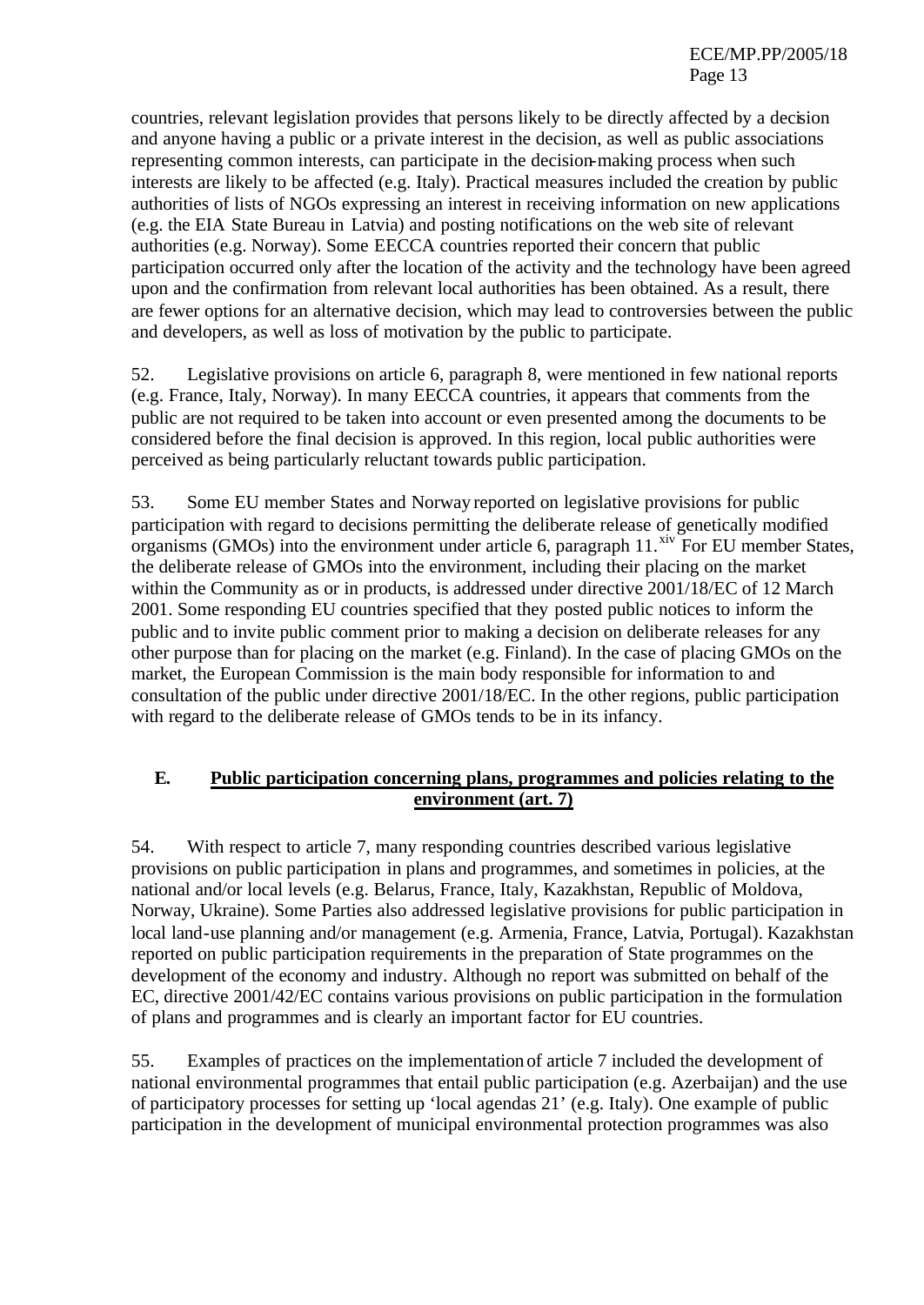mentioned (Kazakhstan, with 200 people participating in the public hearing in the city of Pavlodar and some of the resulting comments taken into account in the decision-making process). Belgium reported on the creation of a federal council for sustainable development comprising major stakeholders which is responsible for preparing opinions on planned regulations and policies addressed to federal authorities. (It has reportedly issued more than 100 opinions since 1994.)

56. One apparent trend in EECCA to foster public participation has been the establishment of public councils at the MoEs that include NGO representatives, which reportedly influence plans, programmes and policies developed by MoEs and serve as a channel for communication between them and the public (Belarus, Kazakhstan, Republic of Moldova, Ukraine). At least one country reported on the establishment of a public council that may advise the president on environmental policies (Kyrgyzstan).

57. Some countries reported obstacles to the implementation of article 7 (e.g. Georgia). They noted, for instance, problems with the definition of the plans to which the provision should apply (Belgium), and the reluctance of public officials to work with NGOs coupled with the fact that fees may be requested by NGOs for their participation (Armenia).

## **F. Public participation during the preparation of executive regulations and/or generally applicable legally binding normative instruments (art. 8)**

58. Most responding Parties provided only limited information on their efforts to promote public participation under article 8. Measures reported focused mainly on public participation during the preparation of legislative acts by parliaments, while, with some exceptions (e.g. Norway), not enough information was given concerning public participation in the preparation of executive regulations. A few countries noted that although there were no required legislative procedures for public participation in the preparation of national laws, there were many opportunities for the public to take an active part in parliamentary hearings (e.g. Armenia, Azerbaijan, Italy, Ukraine).

59. Practical measures reported on included the posting of draft laws or regulations on the web sites of MoEs (e.g. Belarus, Czech Republic, Latvia, Ukraine), preparation by MoEs through participatory processes of regulations on activities that should be subject to EIA and other draft laws and regulations (Kazakhstan), and the holding of workshops for the public to discuss proposed environmental laws with the resulting comments subsequently being taken into account (the former Yugoslav Republic of Macedonia).

60. Some countries reported on problems with the implementation of article 8, such as the absence of legislative provisions requiring the public availability and dissemination of information on new executive regulations (Belarus). The Czech Republic reported that its legislative rules of the Government provide that public authorities are required to make draft laws and regulations public for comments only if they consider it useful, and are not required to place them on the Internet.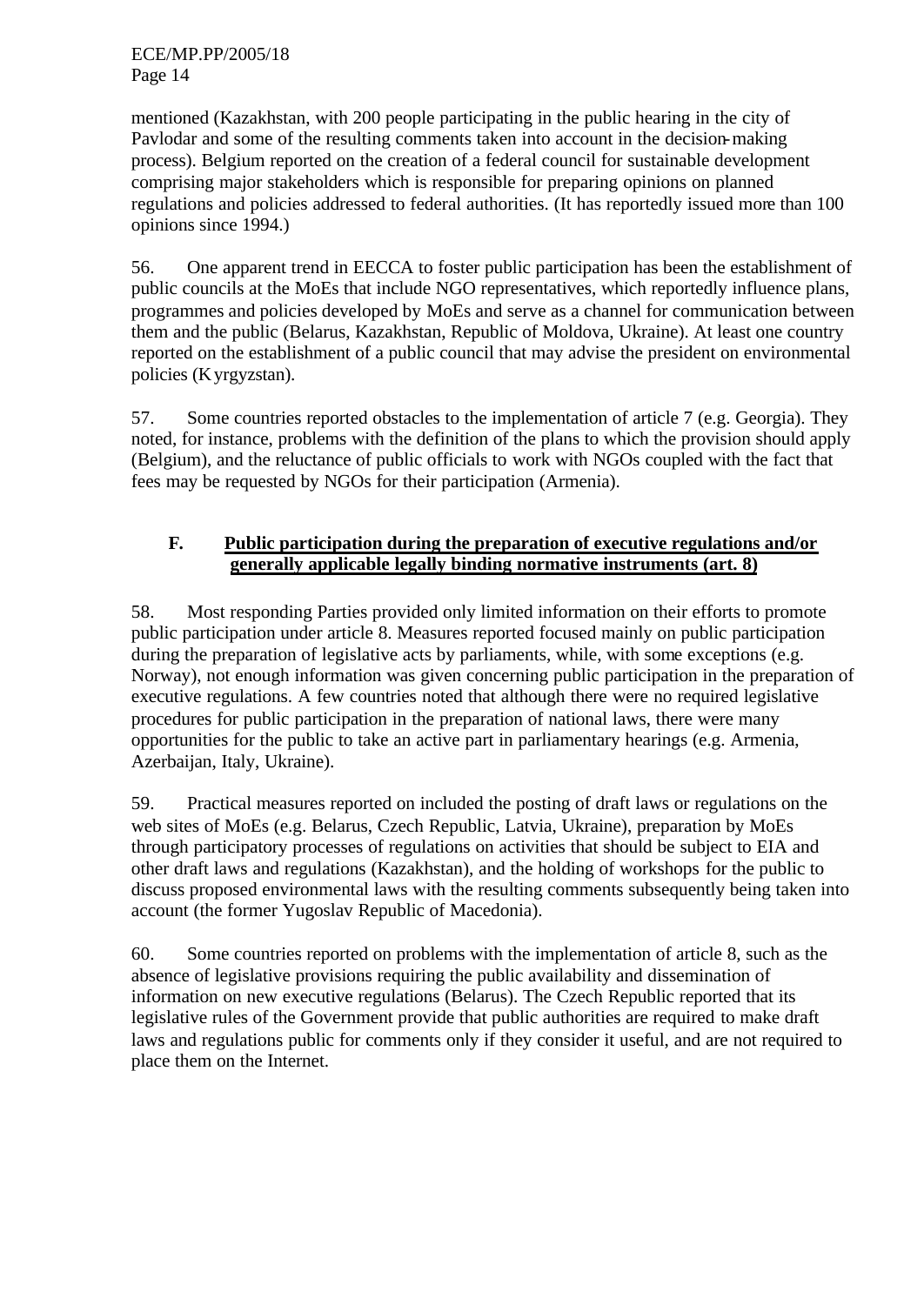#### **G. Access to justice (art. 9)**

61. When addressing the implementation of article 9, the national reports reflected the important differences that exist in the legal systems, democratic traditions and cultures of the Parties. Overall, the implementation of the Convention's third pillar appears to be the most challenging for all the countries submitting reports. In general, many responding Parties noted that that the public had the constitutional right to seek protection of its rights and freedoms in a court of law (e.g. Azerbaijan, Belgium, Georgia, Kazakhstan, Portugal, the former Yugoslav Republic of Macedonia, Ukraine). Practical measures that were reported included the provision of training for judges and NGOs, and the preparation of various publications and handbooks on access to justice.

62. Many countries reported having adopted legislation implementing the first subparagraph of article 9, paragraph 1. Different administrative or judicial authorities may have the authority to undertake review procedures in different countries, including both a federal administrative authority and an independent committee (Belgium); an independent administrative commission (France); a regional administrative tribunal (Italy); and a higher administrative authority (Latvia). In some countries, only a judicial review procedure is used (Bulgaria), while in others both administrative and judicial review are available (Ukraine). In some countries, in addition to the possibility of review before a court of law or an administrative body, these matters come within the authority of an ombudsman with varying decision-making competencies (e.g. Czech Republic, Finland, Italy, Norway, Portugal).

63. In reference to the second subparagraph of article 9, paragraph 1, certain reports highlight the existence of legislative provisions allowing for review by a higher administrative authority or separate administrative body, which is free of charge (e.g. Latvia, Lithuania) or inexpensive (e.g. Poland). Others take into account whether the proceedings arise from an error by the public authority, in which case individuals cannot be made liable for costs unless they make a clearly unfounded claim (e.g. Italy). Some countries reported that, according to legislation aimed at implementing the third subparagraph of the provision, court decisions concerning refusals of information requests are binding on the public authorities and that reasons are stated in writing (e.g. Bulgaria, Italy, Ukraine).

64. The implementation of article 9, paragraph 1, has been impeded in some countries by high charges for going to court. Georgia mentioned the example of an NGO having been required to pay a court fee equivalent to US\$ 1,500 and the Czech Republic pointed out that, even if a court overturned a public authority's decision to withhold information, it did not automatically follow that the information was provided.

65. Legislative measures concerning the implementation of article 9, paragraph 2, were not reported on by enough countries to allow for generalizations. Some Parties reported on legislative provisions establishing appeal rights for violations of public participation procedures (e.g. Georgia) and mentioned that such rights were covered by a variety of laws, such as EIA and other environmental laws and administrative procedures laws (e.g. Bulgaria). Others limited their answers to saying that, as with any administrative decision, such decisions may be challenged in administrative and judicial proceedings (e.g. Poland). Some simply stated that the provision had been implemented in national law (e.g. Norway).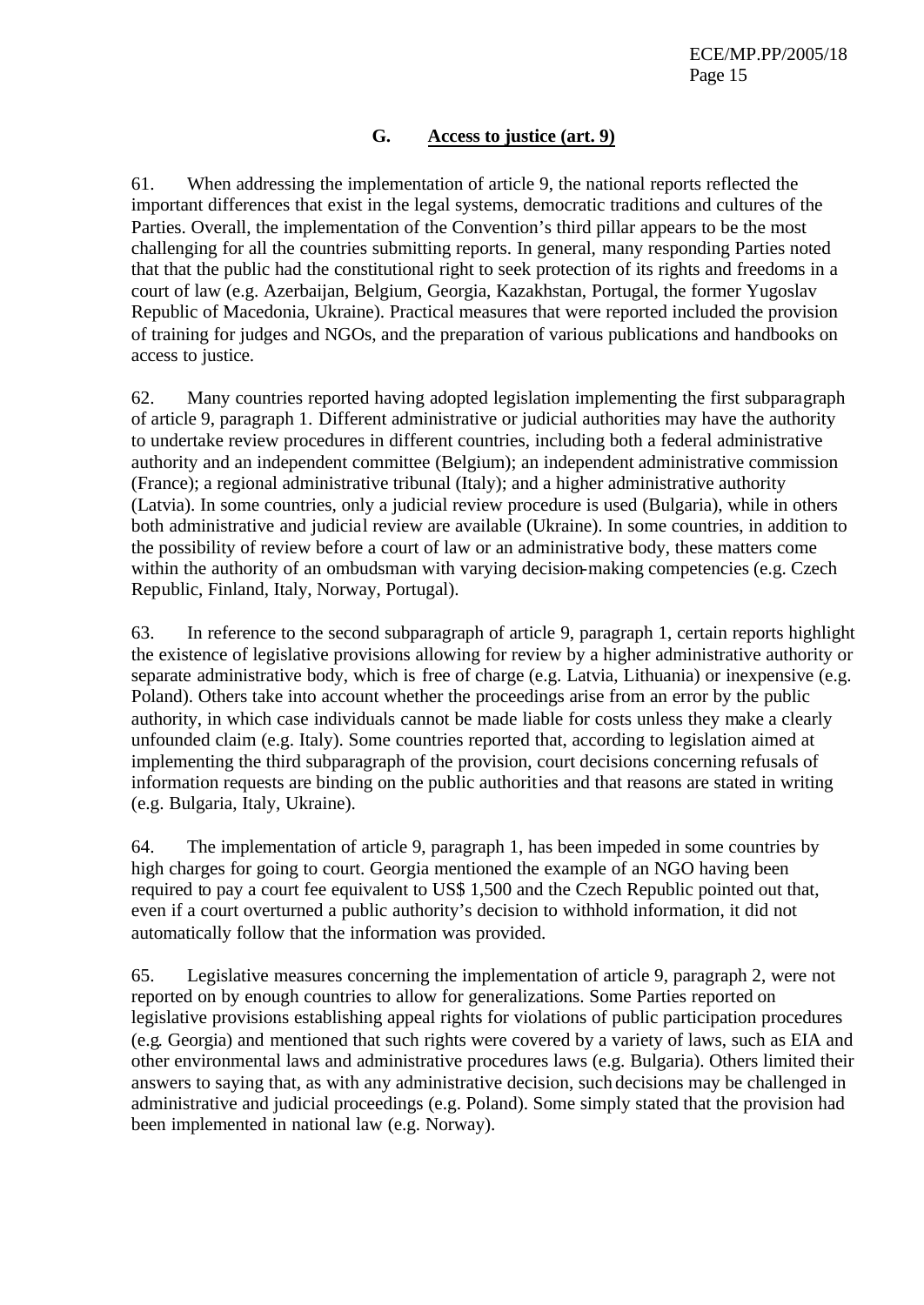66. Only limited responses were provided with respect to article 9, paragraph  $3.^{x}$  Some countries mentioned that acts and omissions by private persons and public authorities that contravene national environmental laws may be challenged through judicial procedures when administrative procedures have been exhausted (Flemish region of Belgium). Others emphasized that, in their domestic law, the criterion for such actions was the existence of a legal interest in bringing proceedings (France).

67. A lack of sufficient responses in the national reports with regard to measures aimed at implementing article 9, paragraphs 4 and 5, also precludes making any generalization here. One measure reported was the possibility for persons lacking financial means to obtain legal aid covering legal advice and representation costs and waiving certain other expenses (e.g. Finland). Countries also reported the low cost of judicial proceedings related to environmental matters (Poland). In some, there are possibilities for costs to be waived in judicial or administrative proceedings when NGOs initiate litigation (Georgia, Portugal). With regard to the transparency of decision-making, some Parties make available on the Internet judicial decisions and the minutes of court sessions (e.g. Bulgaria).

68. Court cases under article 9 were reported as rare in EECCA, especially in those countries where implementation is the least advanced. Ukraine's report referred to the Danube Delta case brought by Ecopravo Lviv against the MoE, an issue which has been considered by the Convention's Compliance Committee. Georgia noted that, from 2000 to 2004, 38 cases on access to information were brought to court and that there are two current cases on alleged violations of public participation requirements.

69. Among the obstacles to the implementation of article 9 generally, countries identified problems within their judicial systems, such as the low level of independence of judges and the absence of trust in the judiciary (Armenia), as well as the slow pace of court proceedings (e.g. Bulgaria, Czech Republic, Latvia, the former Yugoslav Republic of Macedonia). Some countries expressed concern at what they considered to be cases of misuse of the right of access to justice by NGOs (Poland). In EECCA, the absence of an independent judiciary, corruption and socioeconomic difficulties were cited by countries as particularly significant obstacles to implementation of the access to justice pillar. Some stressed the low levels of awareness among the public and the judiciary both of national environmental laws and of the Convention. It was pointed out that many environmental cases brought to court were bound to fail because economic interests have higher priority than environmental ones (Kazakhstan). Armenian NGOs maintained that, even if a case protecting citizens' rights could be brought to court, it was hardly possible to win it.